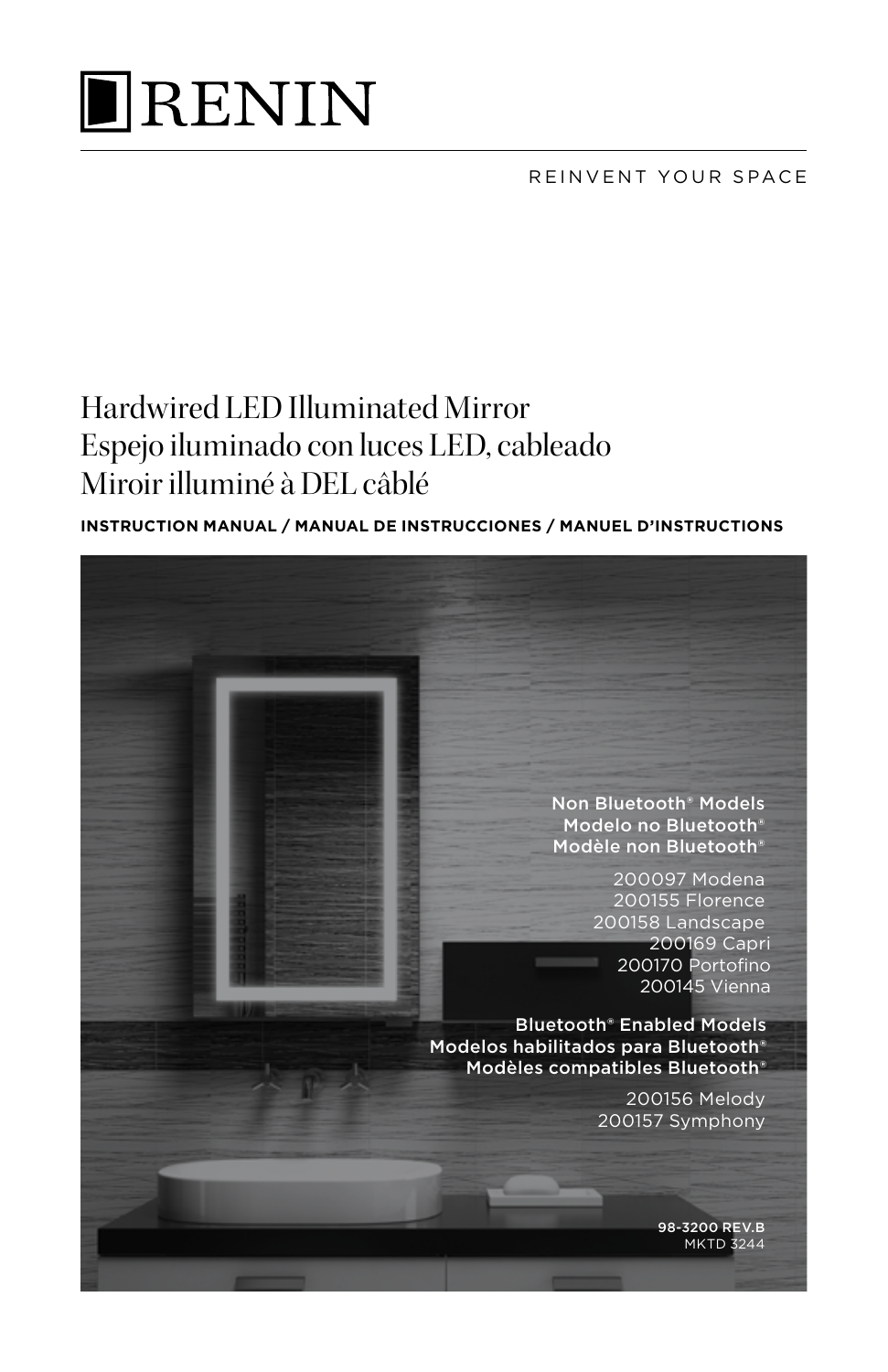# **PLEASE READ CAREFULLY**

Products described in this manual must be installed by a licensed electrician. It is highly recommended that you follow all applicable building and electrical codes.

#### **General Safety Rules to Follow**

- Read all instructions carefully
- Protect your eyes, wear safety goggles
- Make sure the installation area is free of clutter
- Do not modify wires in any way

#### **Tools Required**

- Phillips #2 screw driver
- Pencil
- Drill with 1/4" bit
- Level
- Measuring Tape

#### **Package Contents**

- Wall anchors and screws
- Mirror back plate and mirror
- Instruction sheet

#### **5 YEAR LIMITED WARRANTY**

Renin Corp warranties their products against manufacturer's defects for up to five years from the purchase date. The warranty applies only to the original purchaser of the product from Renin Corp.

If a product is determined to be defective due to a manufacturers defect, Renin Corp will supply a replacement product. The scope of the warranty is limited to replacing the product and does not include labor to install, repair, deliver, or to remove the existing illuminated mirror.

This warranty is void in the event the product is damaged in transit, or if damage or failure is caused by abuse, misuse, storage of products in an improper environment, abnormal usage, faulty installation, failure to follow installation instructions, damage in an accident, improper maintenance, or any repair. Renin Corp reserves the right to inspect any claim prior to issuing credit.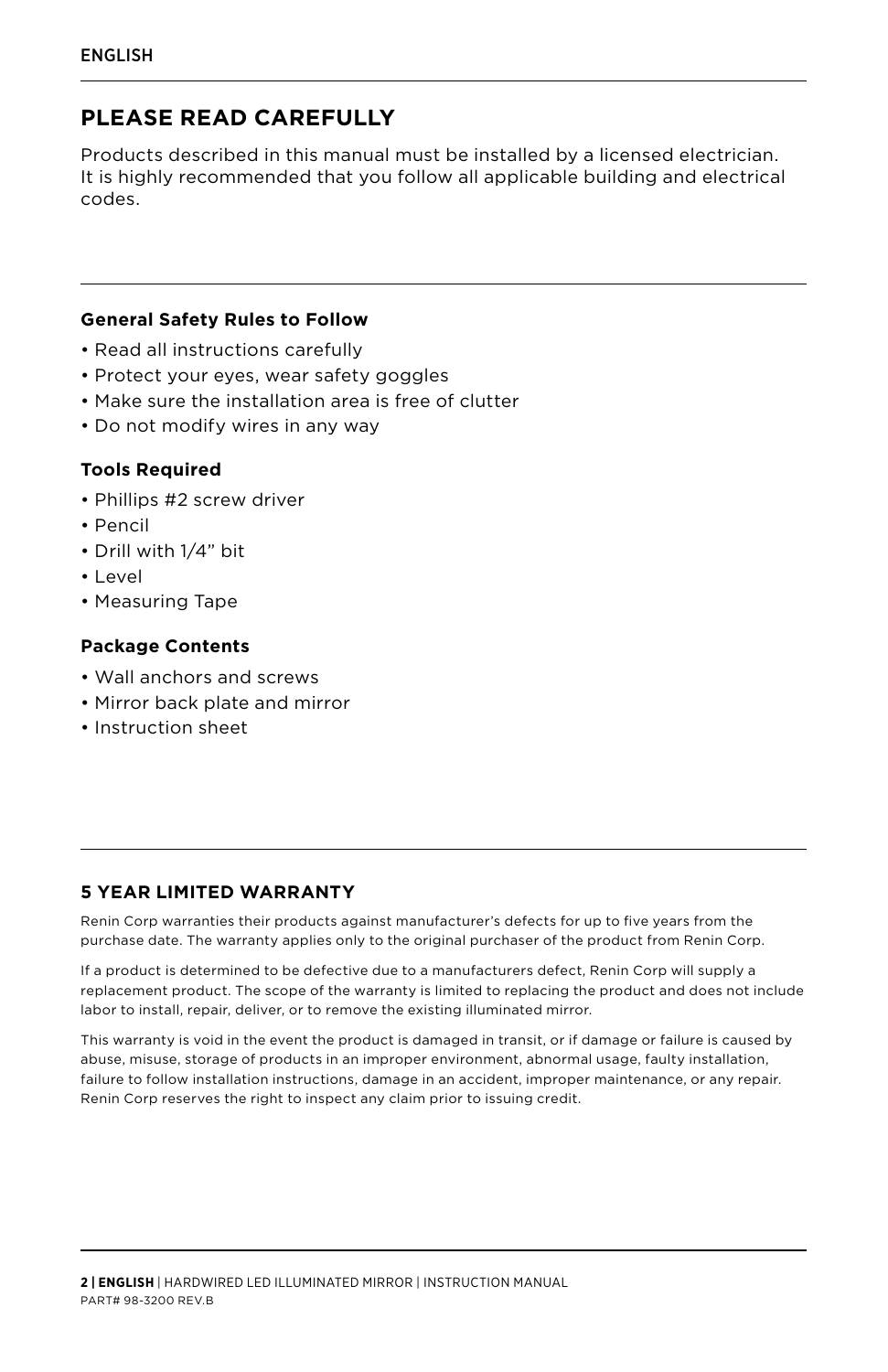# MAPPING OUT THE MIRROR BACK<br>PLATE INSTALLATION AREA

- A. Lay mirror carefully with mirror facing down flat and remove the back plate of the LED illuminated mirror (Fig 1A). Be sure to disconnect the sensor switch wire prior to completely separating the mirror from the back plate. Separate the back plate from the mirror (Fig.1B).
- B. Place the back plate over the area where the illuminated mirror will be installed and draw in the holes. Ensure the unit is level before marking your holes (Fig.2).

Fig.1A

Fig.1B



**Models:** 200097, 200158, 200169, 200170, 200156, 200157



**Disconnect**

**Model:** 200155

**Separate the back plate from the mirror**



**Mark installation holes**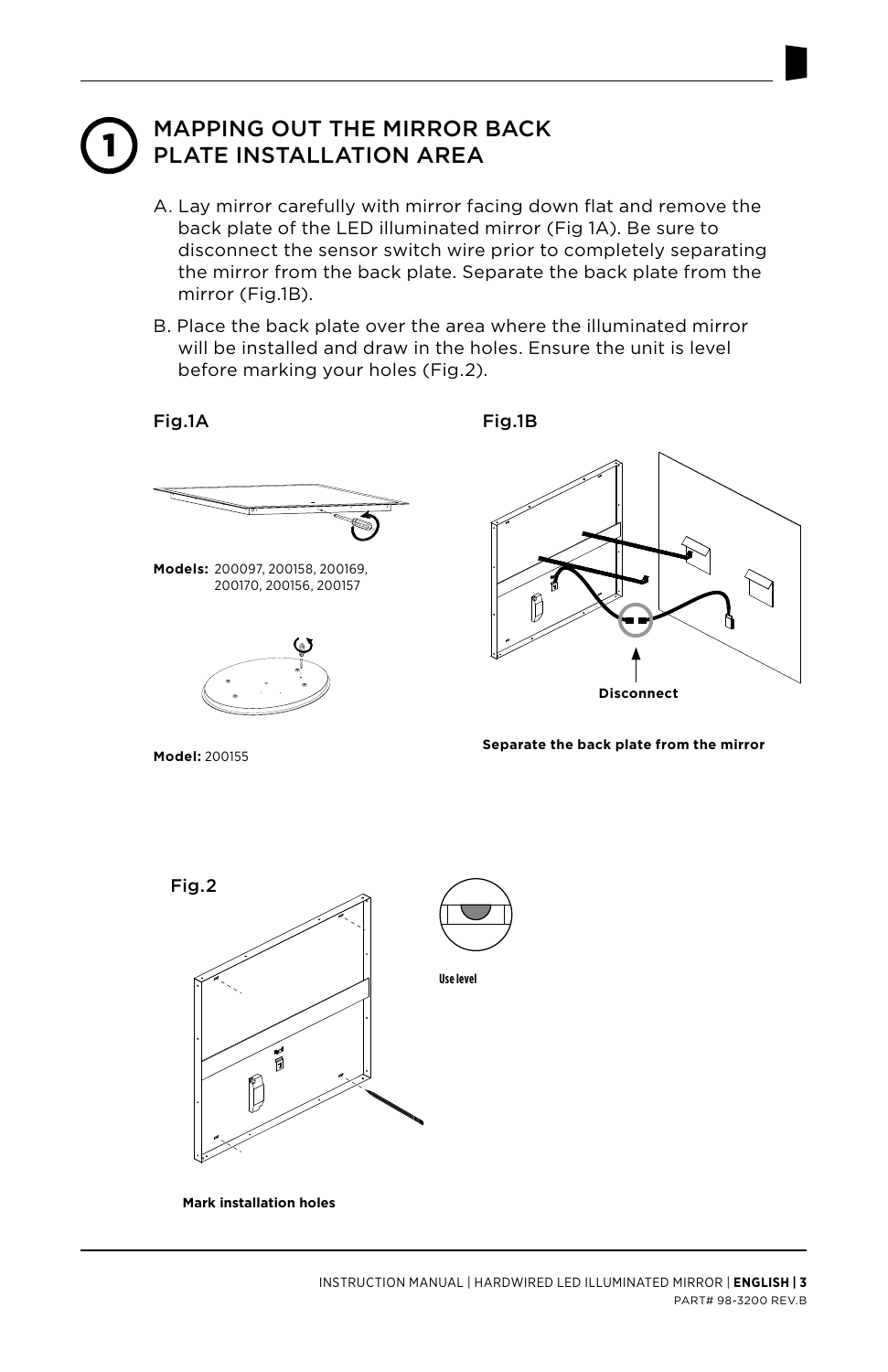# MAPPING OUT THE MIRROR BACK<br>PLATE INSTALLATION AREA CONT'D

C. Using a 1/4" drill bit. Drill holes in the corresponding marks from Step A (Fig.3). Place supplied anchors in the holes (Fig.4). Secure back plate with screws supplied to anchors (Fig.5).



**Drill holes Add anchors\***

**\*Note: If back plate is secured to studs, anchors are not required**

Fig.5



**Secure back plate to anchors**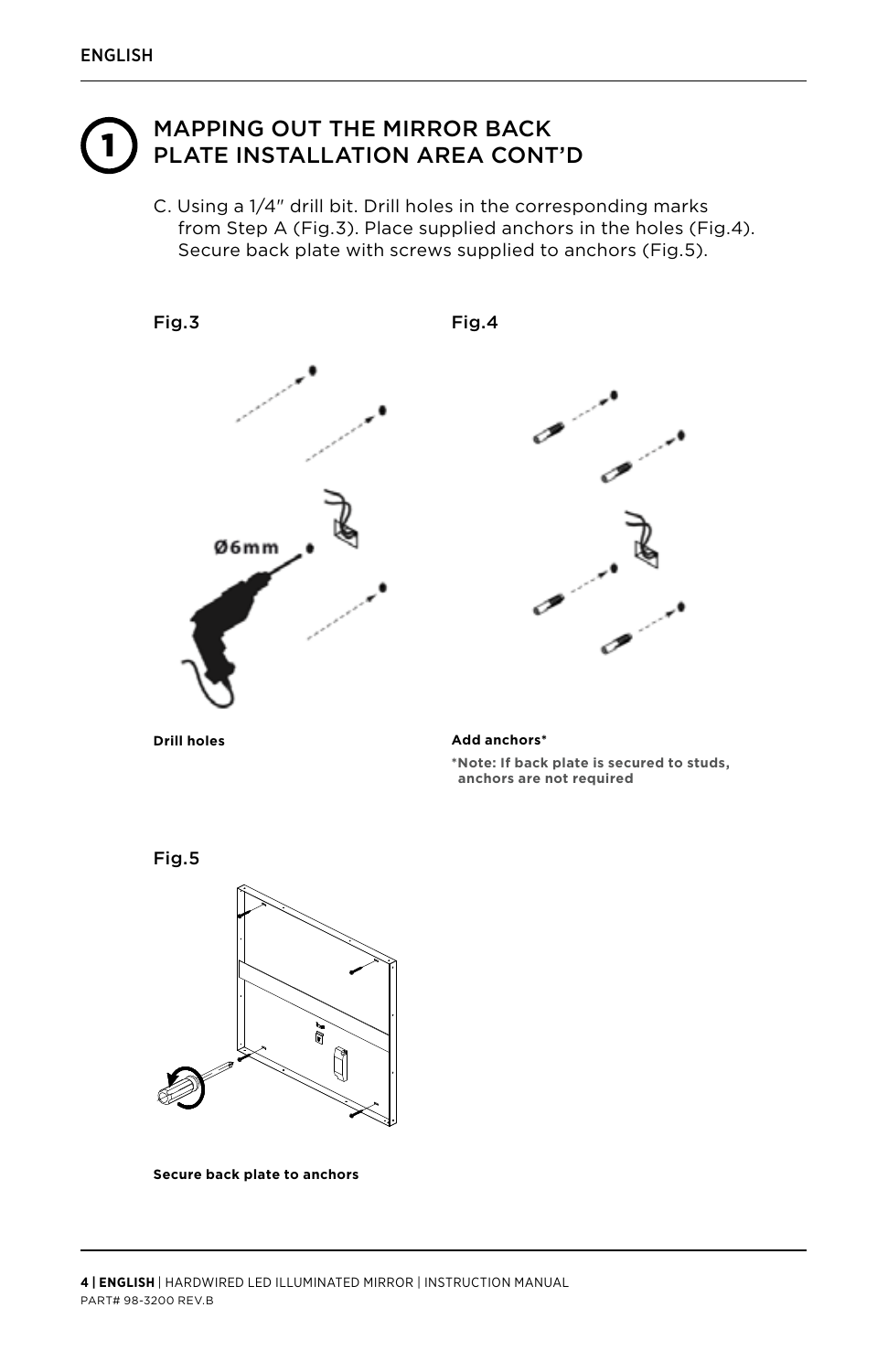# 2 CONNECTING THE WIRES

Ensure wires feed through the safety wire cap (Fig.1). Connect wires into the connecting harness in (Fig.2). Align the **white** wire from the wall with the **blue** wire and **black** wire with the **red** wire. The copper ground wire should be tightened in place in the center of the connection module. Ensure all connection are tight in place before proceeding.







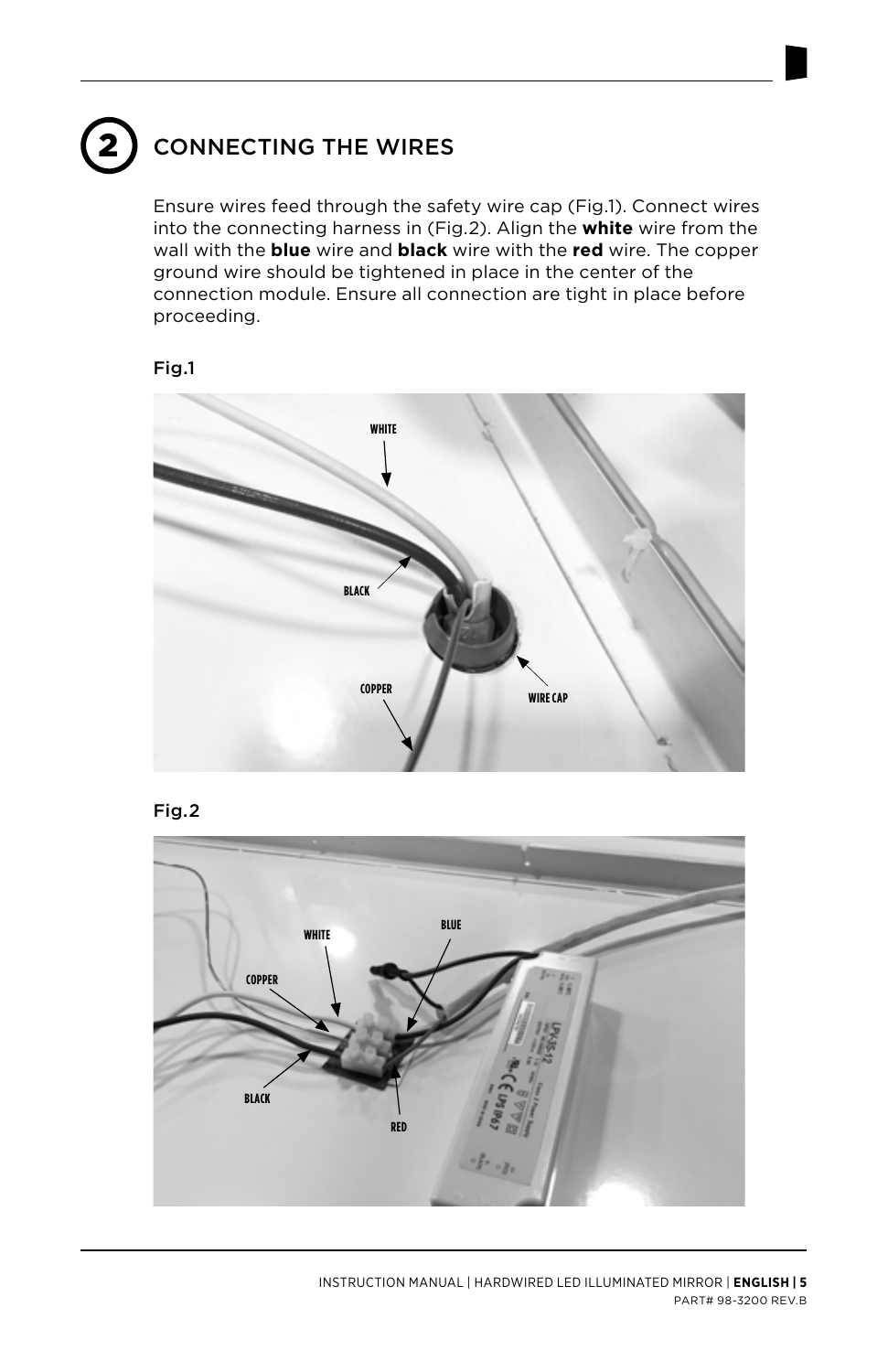# COMPLETING THE INSTALLATION

Hang mirror front to the back plate (Fig.1). **Warning! If mirrors are not hung properly accidents may occur and may cause serious injuries.**



**Note: Remember to reconnect the sensor switch wire from the mirror to the back plate prior to re-placing the front of the mirror**



**Mirror attached onto the backer plate**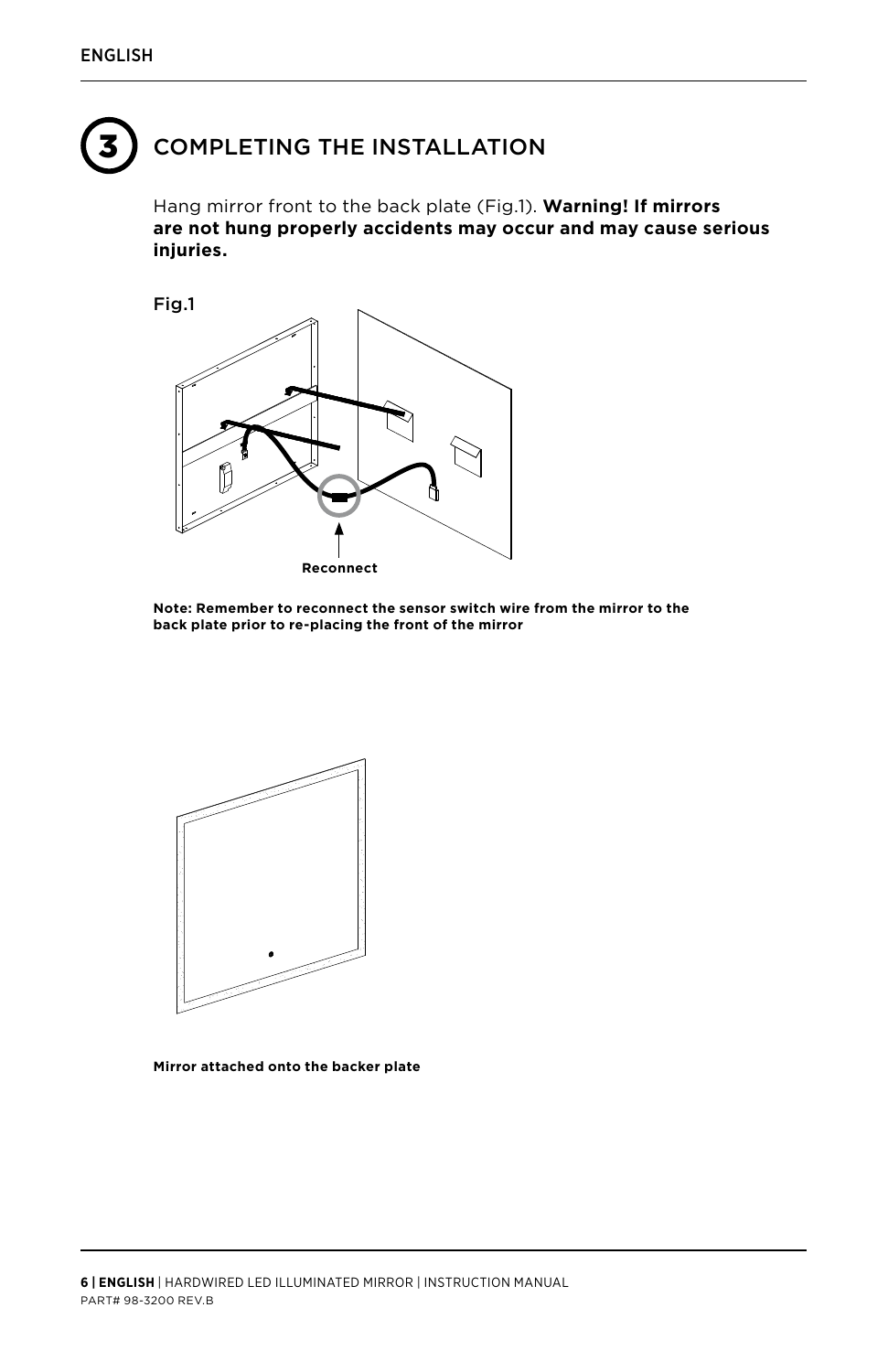#### PAIRING YOUR DEVICE TO THE BLUETOOTH® ENABLED MIRROR\* 4

\*Only available with model Melody 200156, Symphony 200157

### **Before you begin:**

Make sure your illuminated mirror has power

### **Step 1**

Turn on your device, and ensure any Bluetooth® / wireless switches are in the 'on' position. On your device, trigger any option given to search for Bluetooth® devices (often found in Bluetooth® settings or a Bluetooth® app).

### **Step 2**

Hold down the Bluetooth® button on the front of the mirror (model 200156 Melody or 200157 Symphony only) for 5 seconds or until you hear the chime. This will begin the pairing process.

### **Step 3**

If your attempt was successful, you will see the Bluetooth® mirror model "Symphony or Melody" listed on your device. Click on the listed mirror model. You may be asked to confirm your pairing by entering or checking a code; do so. After this, your Bluetooth® enabled devices should be paired.

# 5

# CARE AND MAINTENANCE

- The best and safest cleaner for a mirror is clean, warm water used with a soft cloth. Be careful not to allow the edges of the mirror to get or remain wet over a period of time.
- If using a commercial glass or mirror cleaner, be sure to use a standard brand of glass or mirror cleaner that does not contain ammonia or vinegar.

Never spray any cleaner directly on to a mirror. Instead, apply the cleaner to a soft cloth and then wipe the mirror.

- Always use soft, grit-free cloths when cleaning a mirror to reduce chances of scratching the surface.
- Be sure to dry all joints and edges thoroughly to be certain that no commercial cleaner comes in contact with the edges and backing.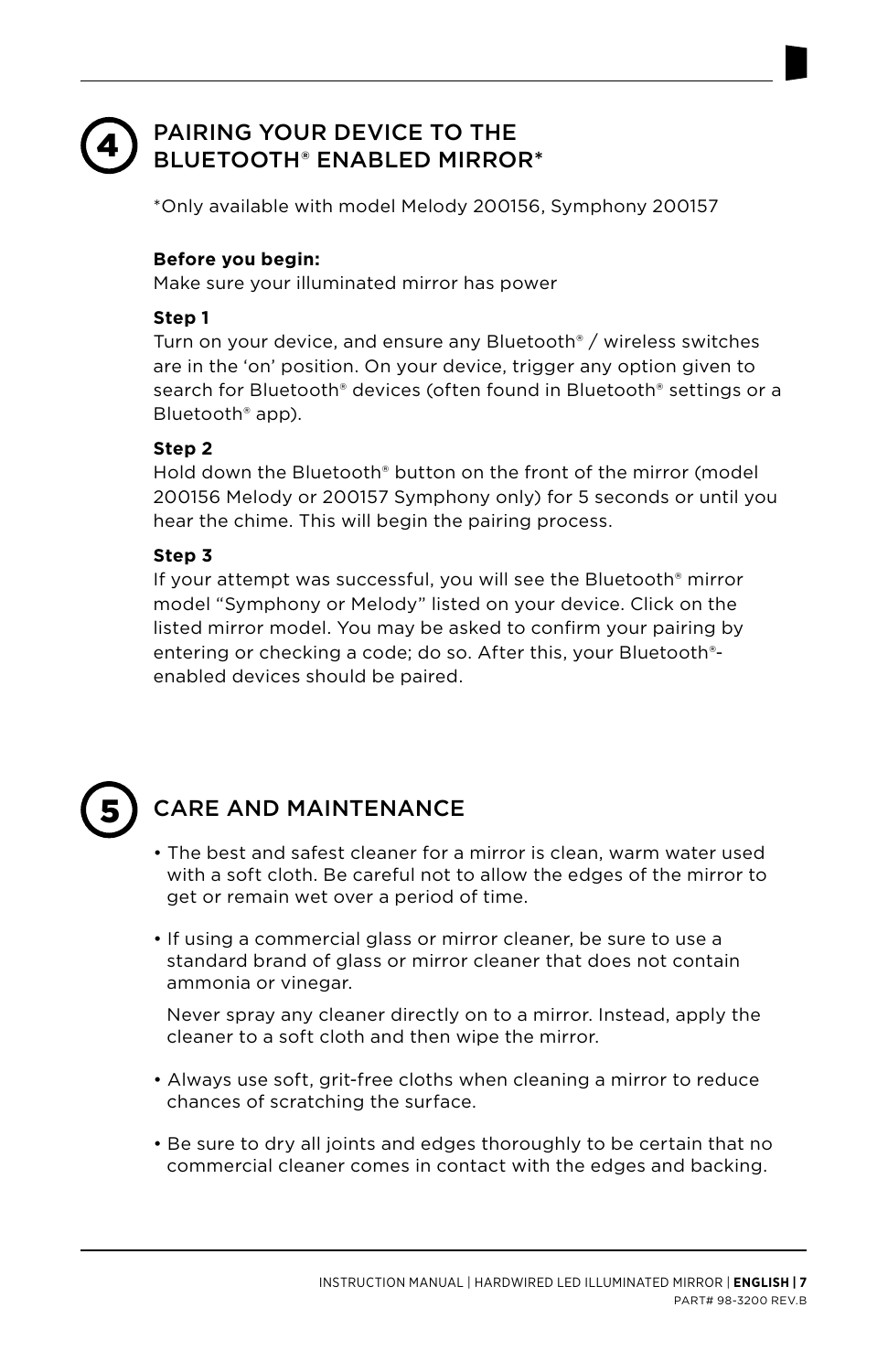## **LEE ATENTAMENTE**

Los productos descritos en este manual tienen que instalarse por un electricista con licencia.

Se recomienda enfáticamente cumplir con todos los códigos de electricidad y construcción aplicables.

#### **Normas Generales de Seguridad que deben cumplirse**

- Lee cuidadosamente todas las instrucciones.
- Protege tus ojos, usa gafas de seguridad
- Asegura que no haya desorden en el área de instalación
- No modifiques los cables de ninguna manera

#### **Herramientas necesarias**

- Destornillador Phillips Núm. 2
- Lápiz
- Taladro con broca de 1/4"
- Nivel
- Cinta de medir

#### **Contenido del paquete**

- Tornillos y anclajes plásticos para pared
- Espejo y su placa posterior
- Hoja de instrucciones

## **5 YEAR GARANTÍA LIMITADA**

Renin Corp garantiza sus productos por cinco años, a partir de la fecha de compra, contra defectos de fabricación. Esta garantía se aplica solo al comprador original del producto de Renin Corp.

Si se determina que el producto es defectuoso por causa de defecto de fabricación, Renin Corp suministrará un producto de repuesto. El alcance de la garantía se limita a reponer el producto y no cubre los costos de mano de obra por instalación, reparación y entrega, ni por retiro del espejo iluminado precedente.

Esta garantía se anula en caso de que el producto se dañe en tránsito, o si el daño o falla trae su causa de abuso, uso inapropiado, almacenaje en entorno inadecuado, consumo fuera de lo normal, instalación deficiente o sin cumplir las instrucciones, daño por accidente, mantenimiento inapropiado o cualquier reparación. Renin Corp se reserva el derecho a inspeccionar cualquier reclamación antes de conceder el crédito.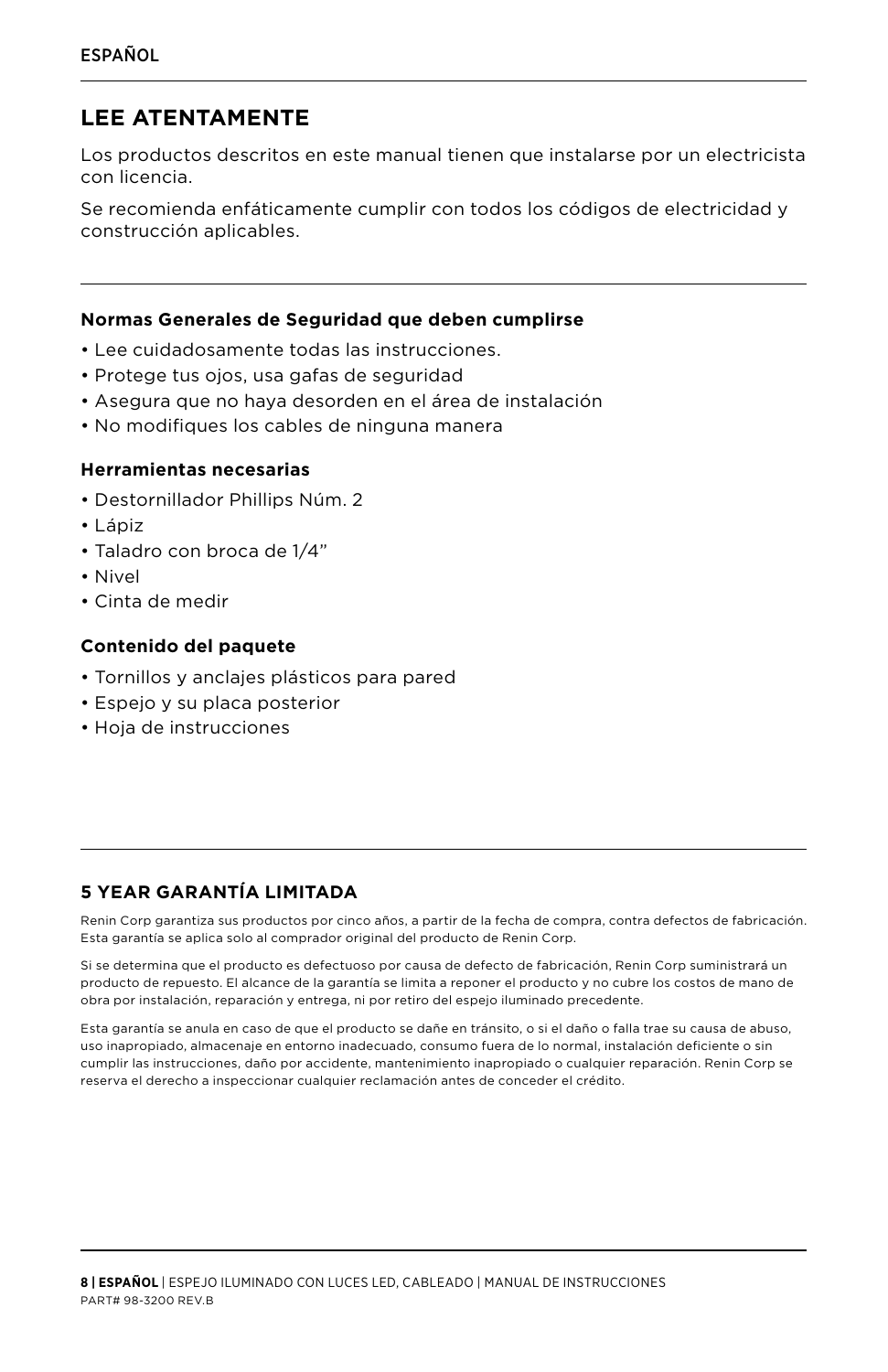# TRAZAR EL ÁREA DE INSTALACIÓN<br>DE LA PLACA POSTERIOR DEL ESPEJO

- A. Colocar cuidadosamente el espejo mirando hacia abajo y retirar la placa posterior del espejo iluminado con luz LED (Fig1A). Asegurarse de desconectar el interruptor del sensor antes de separar completamente el espejo de su placa posterior. Separar el espejo su placa posterior (Fig.1B).
- B. Colocar la placa posterior sobre el área donde se instalará el espejo iluminado y marcar los orificios. Garantizar que la unidad esté nivelada antes de marcar los orificios. (Fig.2).

Fig.1A

Fig.1B



**Modelos:** 200097, 200158, 200169, 200170, 200156, 200157



**Desconectar**

**Modelo:** 200155

**Separa del espejo su placa posterior**



**Marca los orificios de instalación**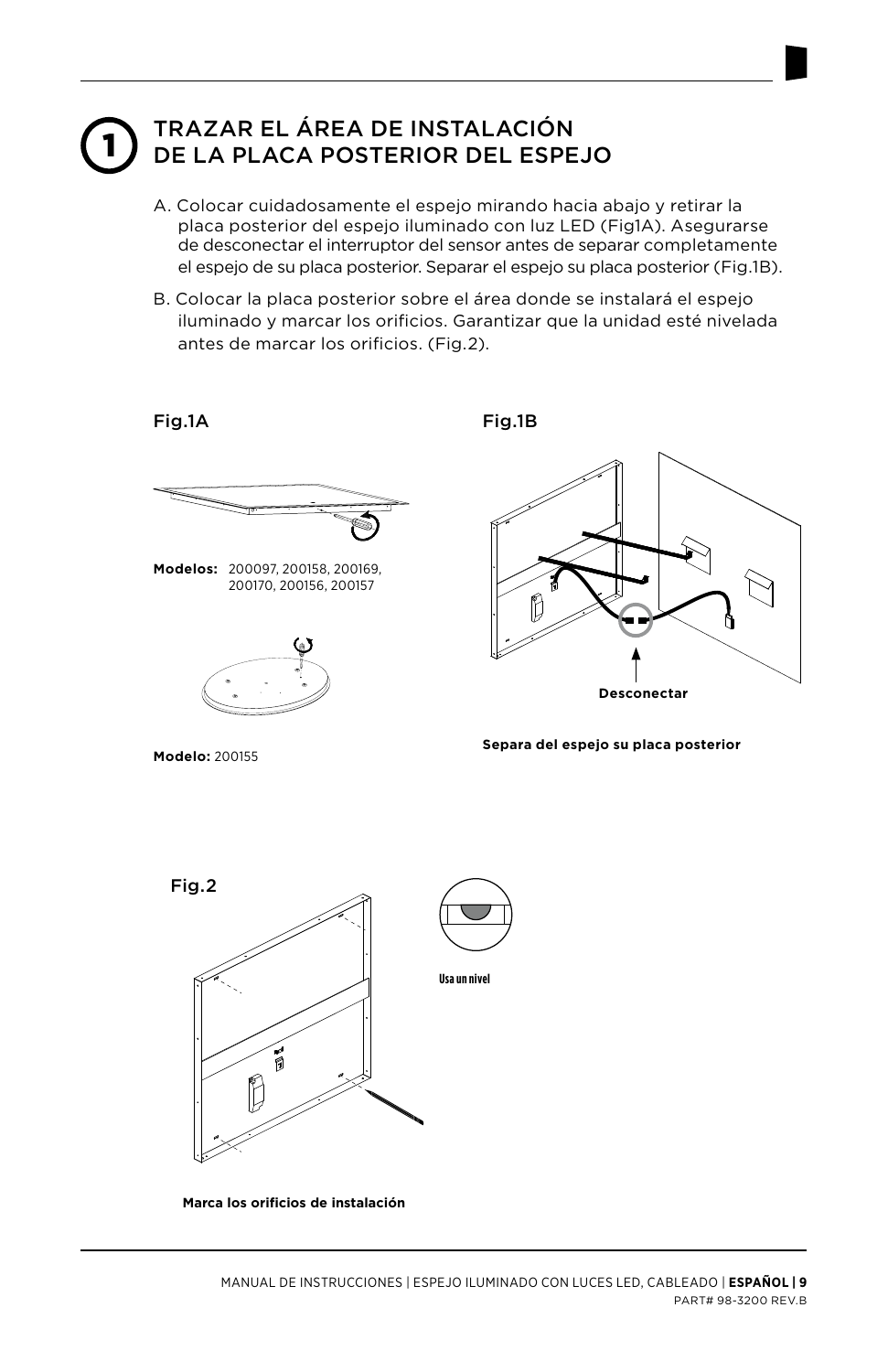# TRAZAR EL ÁREA DE INSTALACIÓN DE LA PLACA<br>POSTERIOR DEL ESPEJO CONTINUACIÓN

C. Usa una broca de 1/4". Taladra orificios en las marcas correspondientes del paso A (Fig.3). Coloca en los orificios los anclajes incluidos (Fig.4). Asegura la placa posterior a los anclajes con los tornillos incluidos (Fig.5).



**Taladrar orificios Poner anclajes**

**\* Nota: Si la placa posterior está asegurada a las vigas, no se requieren anclajes**

Fig.5



**Asegurar la placa posterior a los anclajes**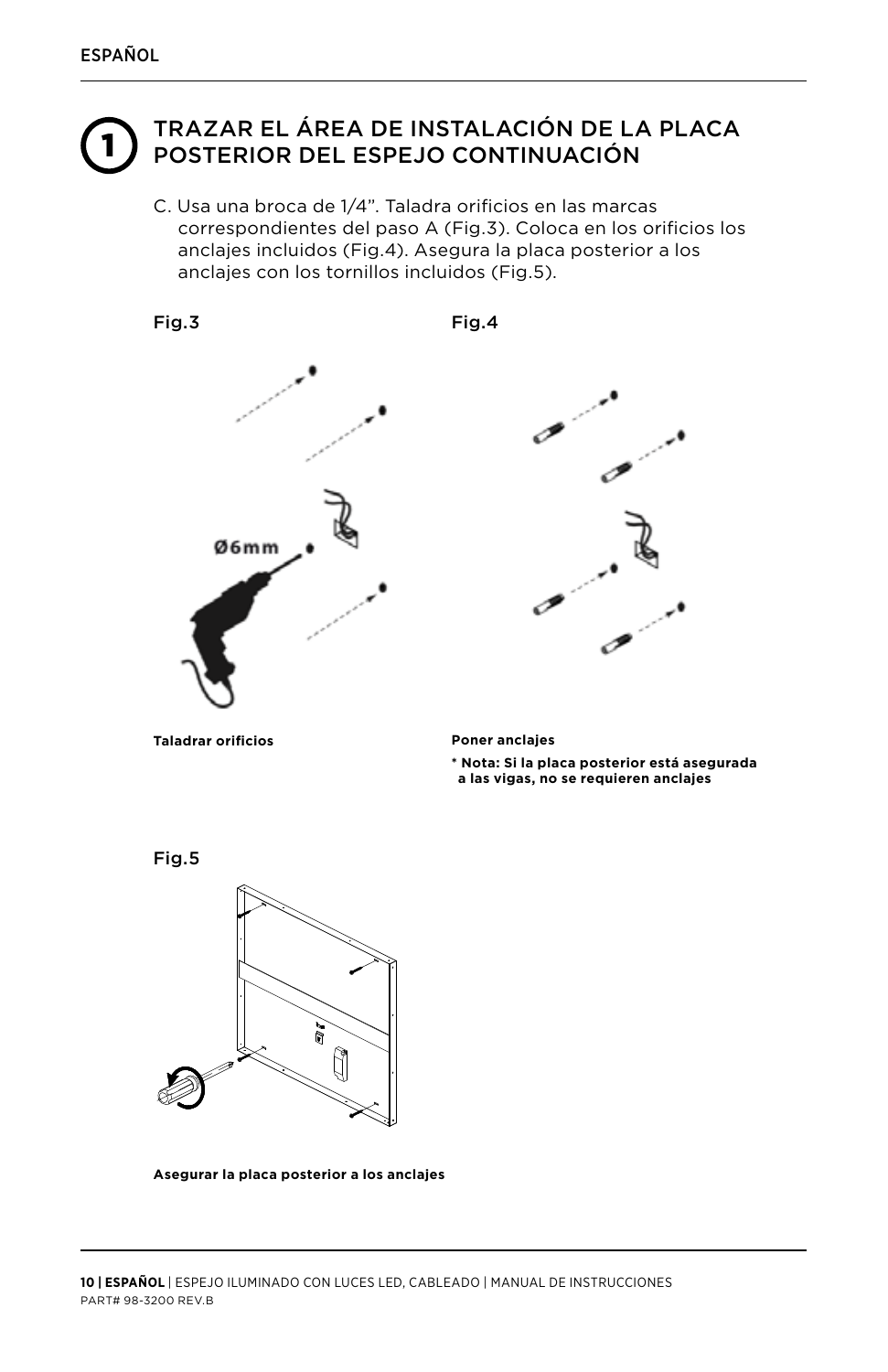# CÓMO CONECTAR LOS CABLES

Cerciórate de que los cables pasen a través de la tapa de seguridad correspondiente (Fig.1). Conecta los cables al arnés correspondiente (Fig.2). Alinea el cable **blanco** de la pared con el cable **azul** y el cable **negro** con el cable **rojo**. El cable a tierra, de cobre, debe estar ajustado en su lugar al centro del módulo de conexión. Asegura que todas las conexiones queden ajustadas en su lugar antes de proceder.







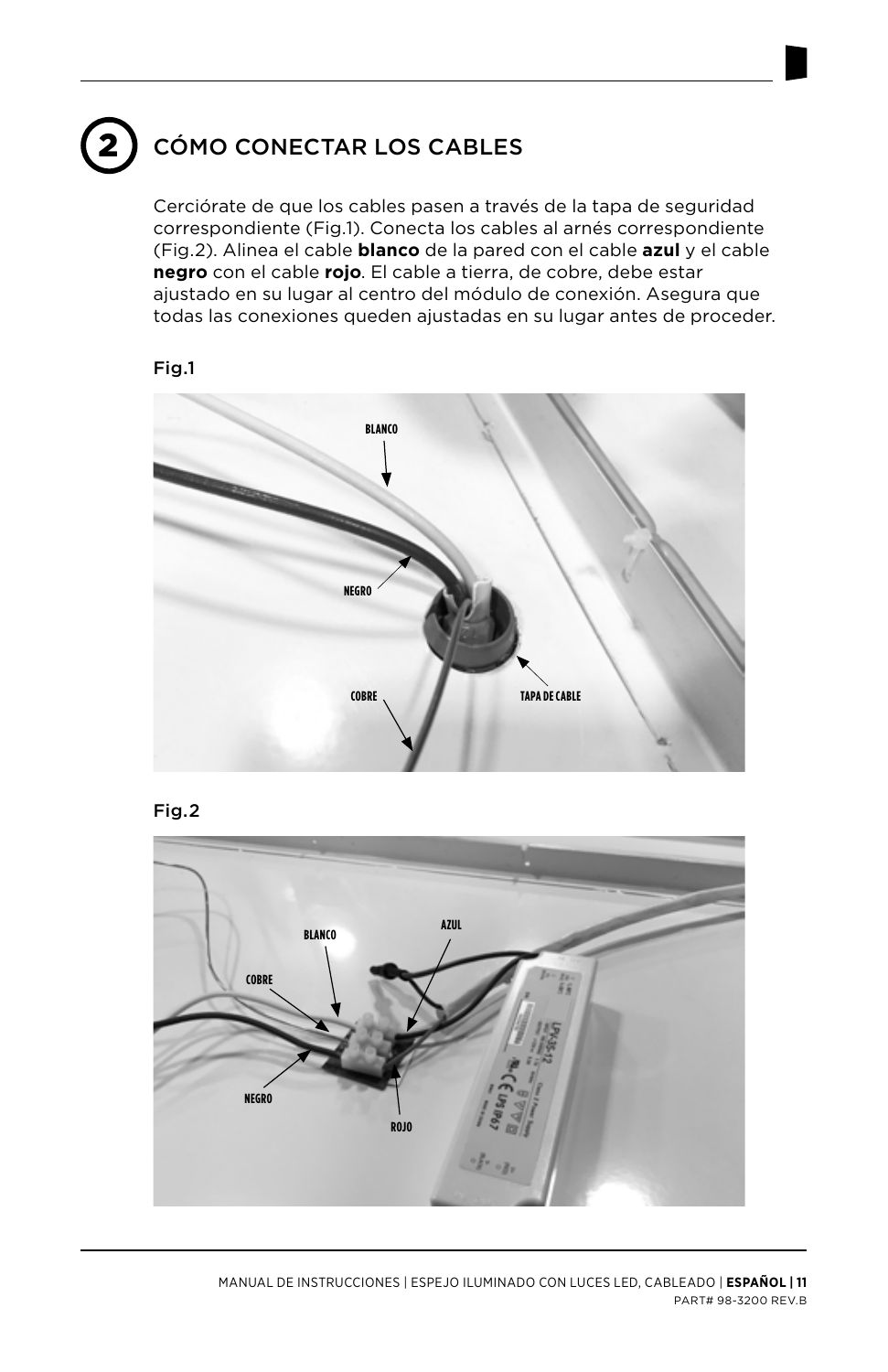# 3 FINALIZAR LA INSTALACIÓN

Engancha el frente del espejo a la placa posterior y asegura con los tornillos suministrados (Fig.1). **¡Advertencia! Si los espejos no se cuelgan bien pueden ocurrir accidentes y causarse lesiones graves.**



**Nota: Recuerda volver a conectar el cable del interruptor del sensor del espejo a la placa posterior antes de reemplazar la parte frontal del espejo.**



**Espejo conectado a la placa posterior**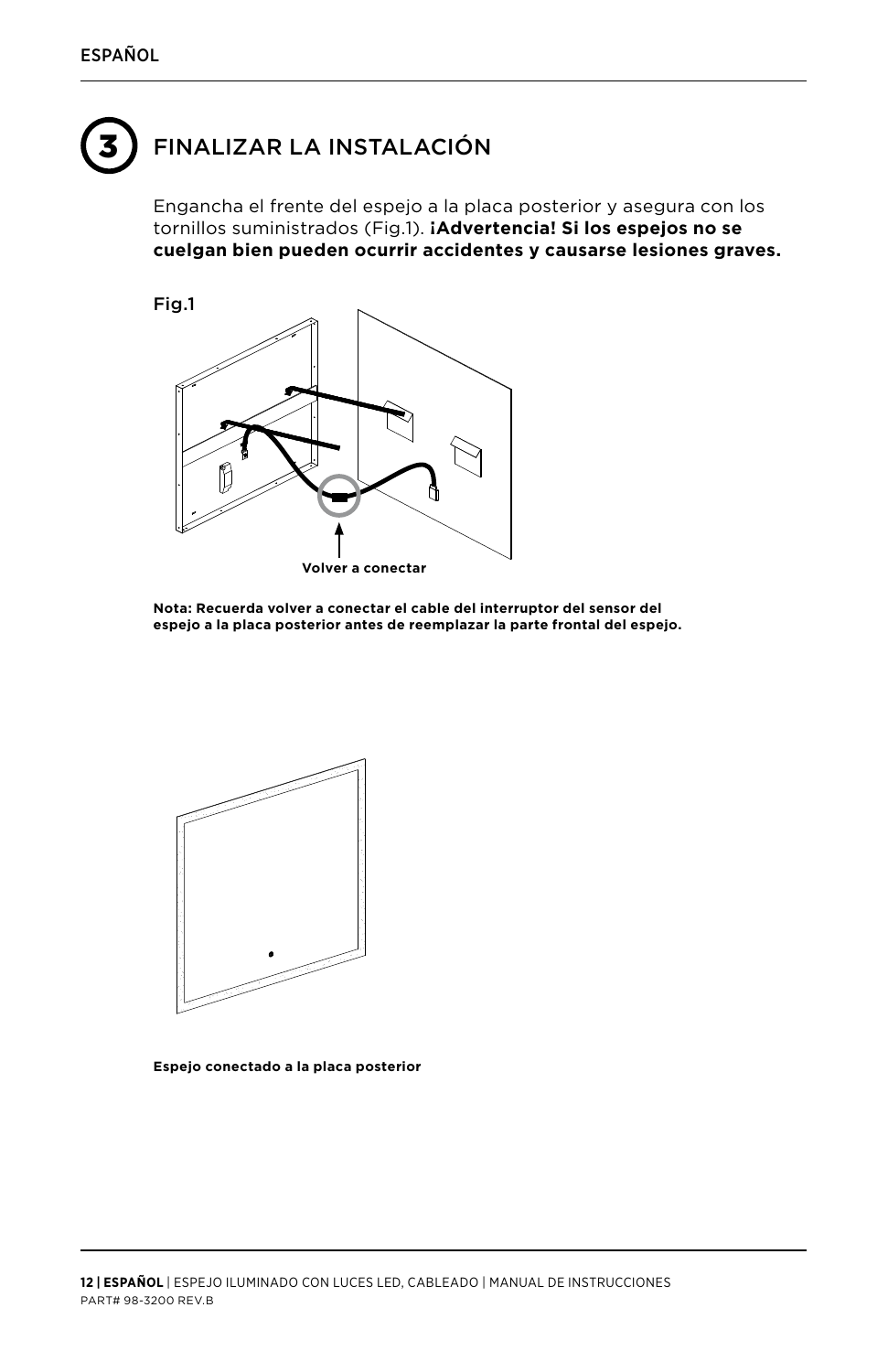#### PARA CONECTAR TU DISPOSITIVO AL ESPEJO CON BLUETOOTH® INTEGRADO\* 4

\*Sólo está disponible con el modelo Melody 200156, Symphony 200157

### **Antes de empezar:**

Asegurar que al espejo iluminado llega la corriente eléctrica.

### **Paso 1**

Encender tu dispositivo y garantizar que cualquier interruptor inalámbrico/Bluetooth® está en posición de 'encendido'. En tu dispositivo, activar cualquier opción incluida para buscar dispositivos con Bluetooth® (suelen estar disponibles en las configuraciones o aplicación de Bluetooth®).

### **Paso 2**

Mantener presionado el botón de Bluetooth®, en la parte frontal del espejo (sólo en los modelos 200156 Melody o 200157 Symphony), por 5 segundos o hasta oír el timbre. Esto iniciará el proceso de emparejamiento.

### **Paso 3**

De tener éxito, el modelo del espejo con Bluetooth® "Melody o Symphony" aparecerá listado en tu dispositivo. Hacer clic en el modelo de espejo listado. Puede que te pidan confirmar el emparejamiento ingresando o revisando un código; hazlo. Enseguida tu dispositivo habilitado para Bluetooth® debe quedar emparejado.

# 5

# CUIDADO Y MANTENIMIENTO

- La forma mejor y más segura de limpiar un espejo es usar un paño suave con agua limpia y tibia. Ten cuidado de que los bordes del espejo se mojen o permanezcan húmedos por cierto tiempo.
- Al usar un limpiador comercial de espejo o vidrio, asegura que sea de marca estándar que no contenga amoníaco ni vinagre.

Nunca rocíes ningún limpiador directamente sobre el espejo. En vez de eso, aplica el limpiador a un paño suave y enseguida limpia el espejo con ese paño.

- Utiliza siempre paños suaves sin rugosidad para limpiar un espejo al efecto de reducir las posibilidades de arañar la superficie.
- Asegúrate de secar bien todas las juntas y bordes para garantizar que ningún limpiador comercial entre en contacto con los bordes y el refuerzo.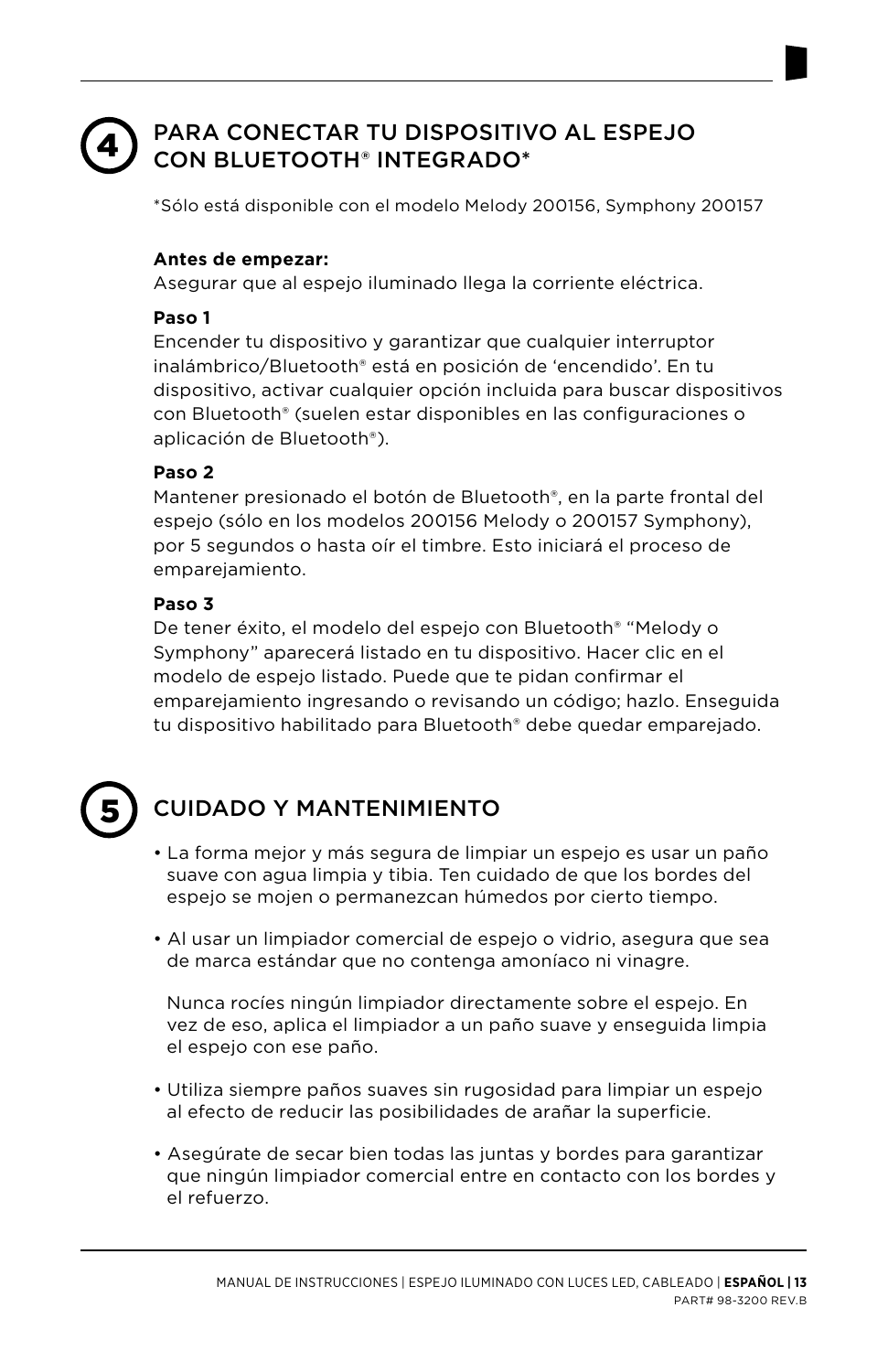## **VEUILLEZ LIRE ATTENTIVEMENT**

Les produits décrits dans ce guide doivent être installés par un électricien accrédité.

Il est fortement recommandé de respecter les codes de l'électricité et du bâtiment applicables.

#### **Consignes de sécurité générales à respecter**

- Lisez attentivement toutes les instructions
- Protégez vos yeux en portant des lunettes de sécurité
- Assurez-vous que la surface d'installation n'est pas obstruée
- Ne modifiez les fils d'aucune manière

#### **Outils requis**

- Tournevis cruciforme nº 2
- Crayon
- Perceuse avec mèche de 1/4 po
- Niveau
- Ruban à mesurer

#### **Contenu de l'emballage**

- Chevilles murales et vis
- Plaque arrière du miroir et miroir
- Fiche d'instructions

### **5 YEAR GARANTIE LIMITÉE**

Renin Corp garantit ses produits contre les défauts de fabrication pendant cinq ans à compter de la date d'achat. Cette garantie ne vise que l'acheteur original du produit de Renin Corp.

Si un produit est jugé défectueux en raison d'un défaut de fabrication, Renin Corp fournira un produit de remplacement. L'étendue de la garantie est limitée au remplacement du produit et ne couvre pas la main d'œuvre pour l'installation, la réparation, la livraison ou le retrait du miroir illuminé existant.

Cette garantie est nulle si le produit est endommagé pendant le transport ou si le dommage ou la défaillance résulte d'un usage abusif, d'un mauvais usage, de l'entreposage des produits dans un environnement inadéquat, d'un usage anormal, d'une mauvaise installation, d'un manque à suivre les instructions d'installation, d'un accident, d'un mauvais entretien ou de toute réparation. Renin Corp se réserve le droit d'examiner toute réclamation avant d'émettre un crédit.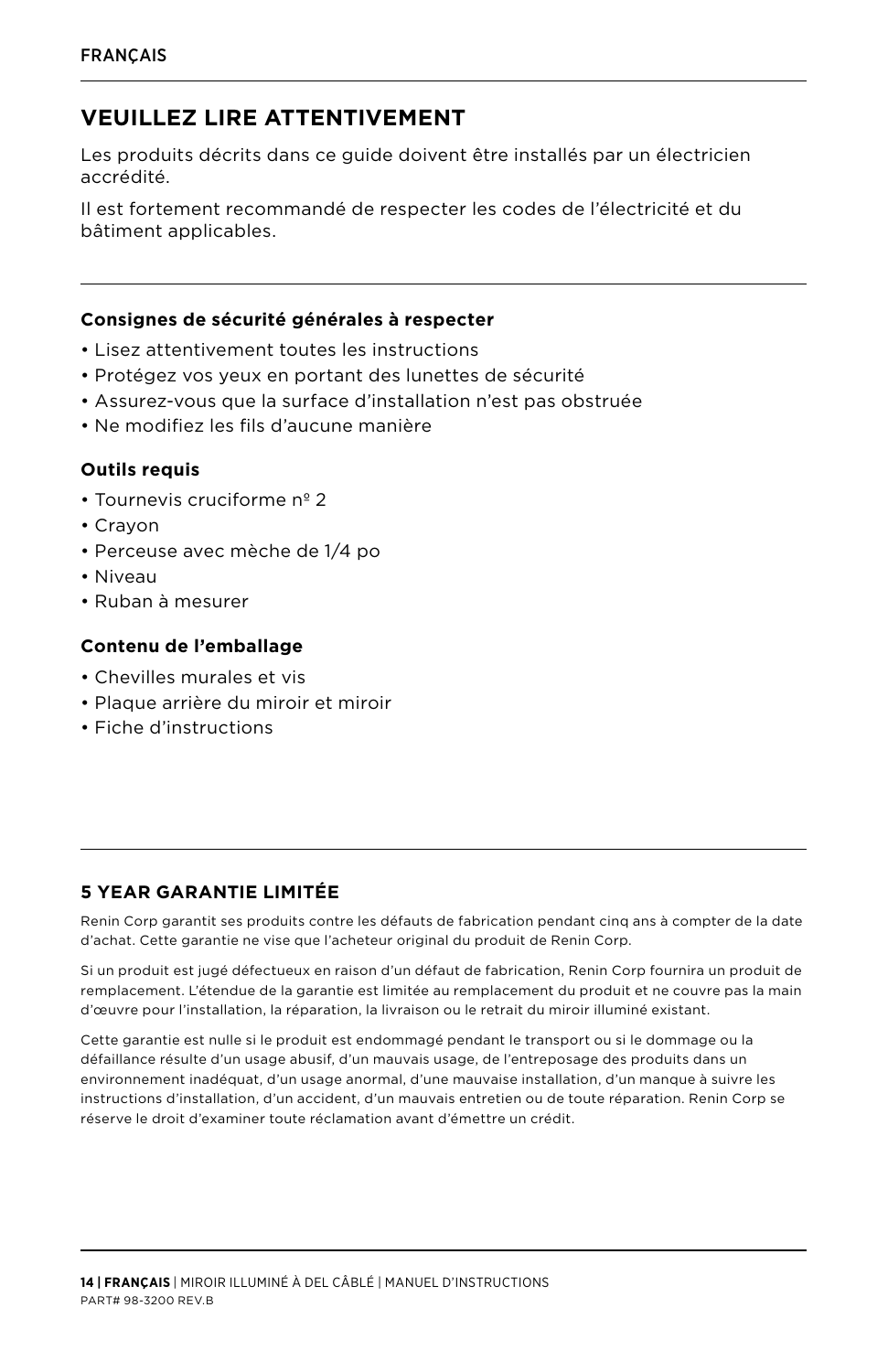#### 1 REPÉRER LA SURFACE D'INSTALLATION DE LA PLAQUE ARRIÈRE DU MIROIR

- A. Posez à plat le miroir sur son côté miroir avec précuaiton et retirez la plaque arrière du miroir illuminé à DEL (Fig1A). Veillez à déconnecter le fil de l'interrupteur de détecteur avant de séparer complètement le miroir de la plaque arrière. Séparez la plaque arrière du miroir (Fig. 1B).
- B. Placez la plaque arrière par-dessus l'emplacement où le miroir illuminé sera installé et marquez les trous. Assurez-vous que l'unité est de niveau avant de marquer les trous (Fig. 2).

Fig.1A

Fig.1B



**modèles:** 200097, 200158, 200169, 200170, 200156, 200157



**Déconnecter**

**modèle:** 200155

**Séparez la plaque arrière du miroir**



**Marquez les trous d'installation**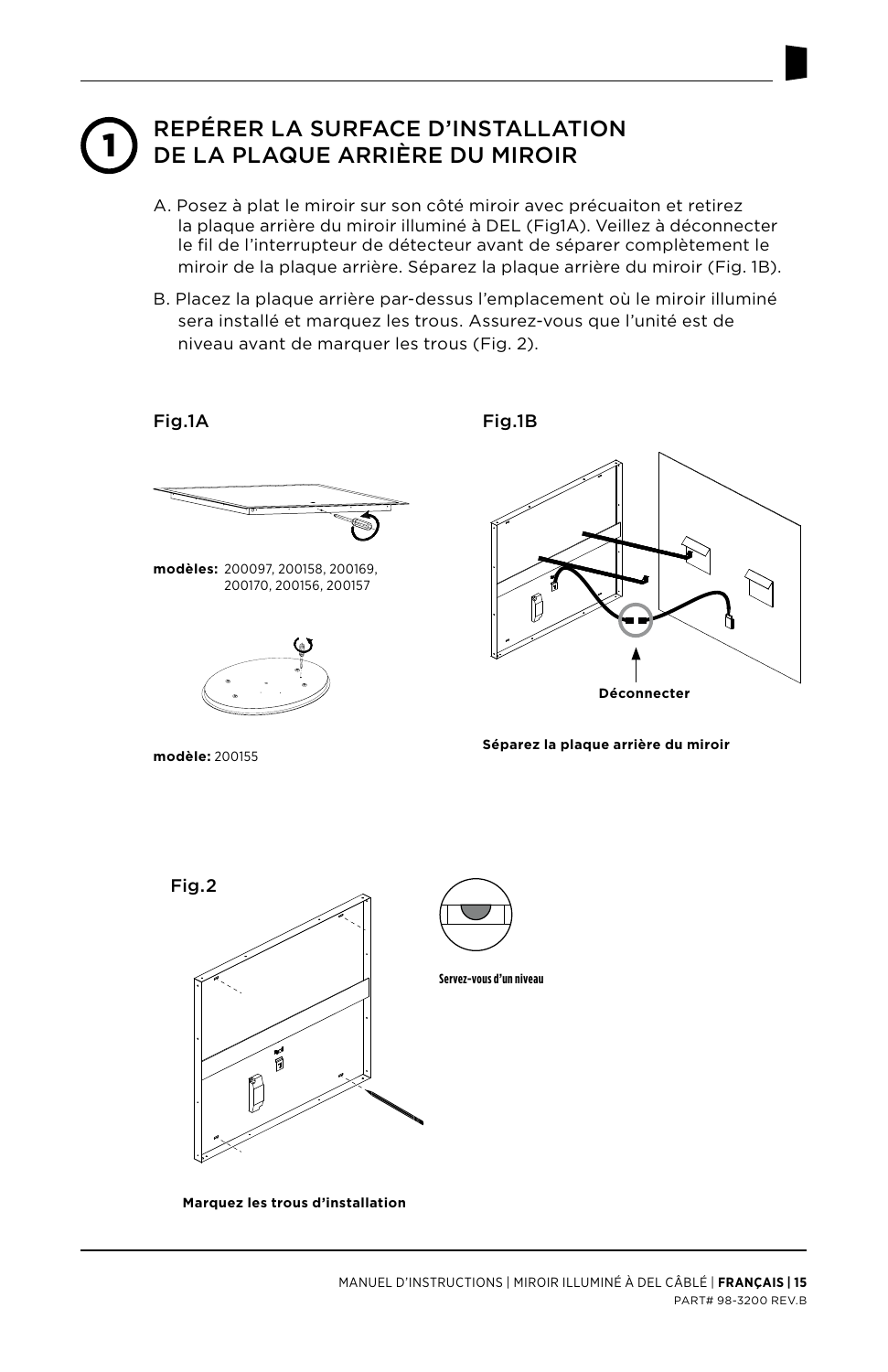# REPÉRER LA SURFACE D'INSTALLATION<br>DE LA PLAQUE ARRIÈRE DU MIROIR (SUITE)

C. En vous servant d'une mèche de perceuse de 1/4 po. Percez des trous dans les marques correspondantes faites à l'Étape A (Fig.3). Placez les chevilles fournies dans les trous (Fig.4). Fixez solidement la plaque arrière avec les vis fournies dans les chevilles (Fig.5).







**\*Remarque : Si la plaque arrière est fixée solidement aux montants du mur, vous n'avez pas besoin de dispositifs d'ancrage**



**Fixez solidement la plaque arrière dans les chevilles**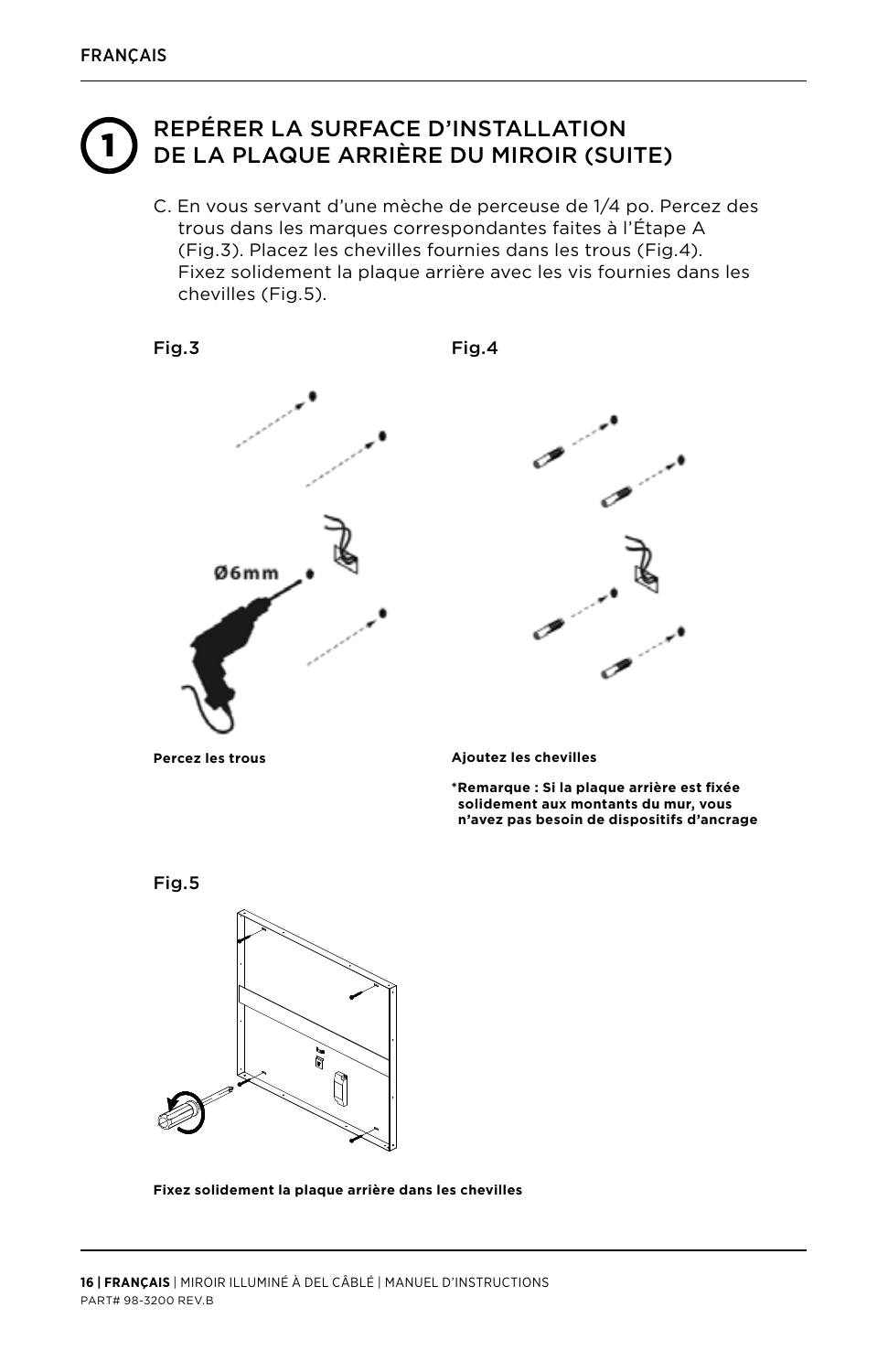# RACCORDEMENT DES FILS

Assurez-vous que les câbles passent par le capuchon de connexion de sécurité (Fig.1). Connectez les fils dans le harnais de connexion (Fig.2). Alignez le fil **blanc** provenant du mur avec le fil **bleu** et le fil **noir** avec le fil **rouge**. Le fil de mise à la terre en cuivre doit être serré en place au centre du module de raccordement. Assurez-vous que tous les raccordements sont serrés en place avant de continuer.







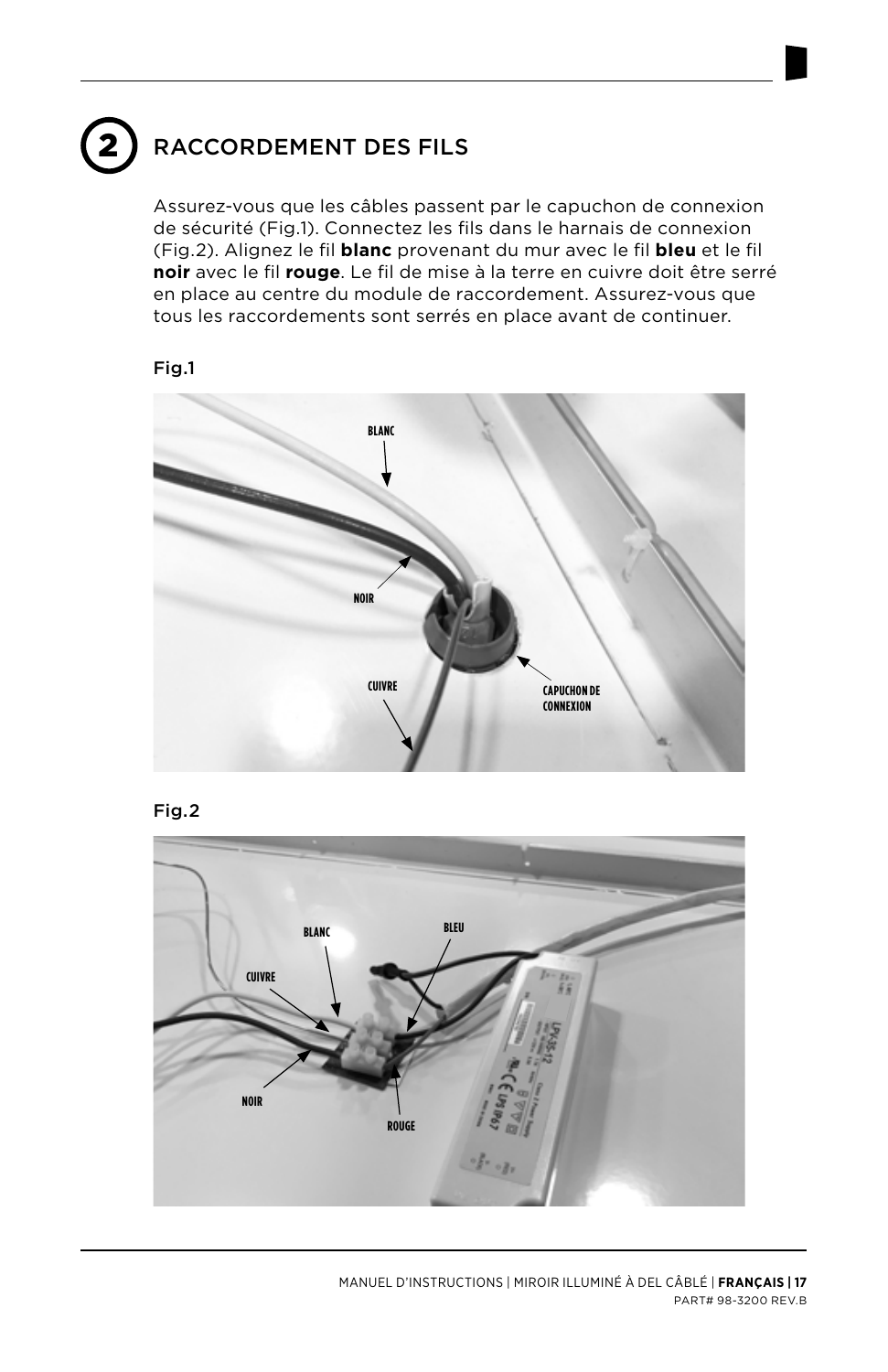# **TERMINER L'INSTALLATION**

Placez la face du miroir sur la plaque arrière et fixez solidement à l'aide des vis fournies (Fig.1). **Avertissement! Si les miroirs ne sont pas suspendus correctement, des accidents sont susceptibles de se produire et peuvent entraîner des blessures graves.**



**Remarque : N'oubliez pas de reconnecter le fil de l'interrupteur de détecteur du miroir à la plaque arrière avant de remettre le devant du miroir en place.**



```
Miroir fixé à la plaque arrière
```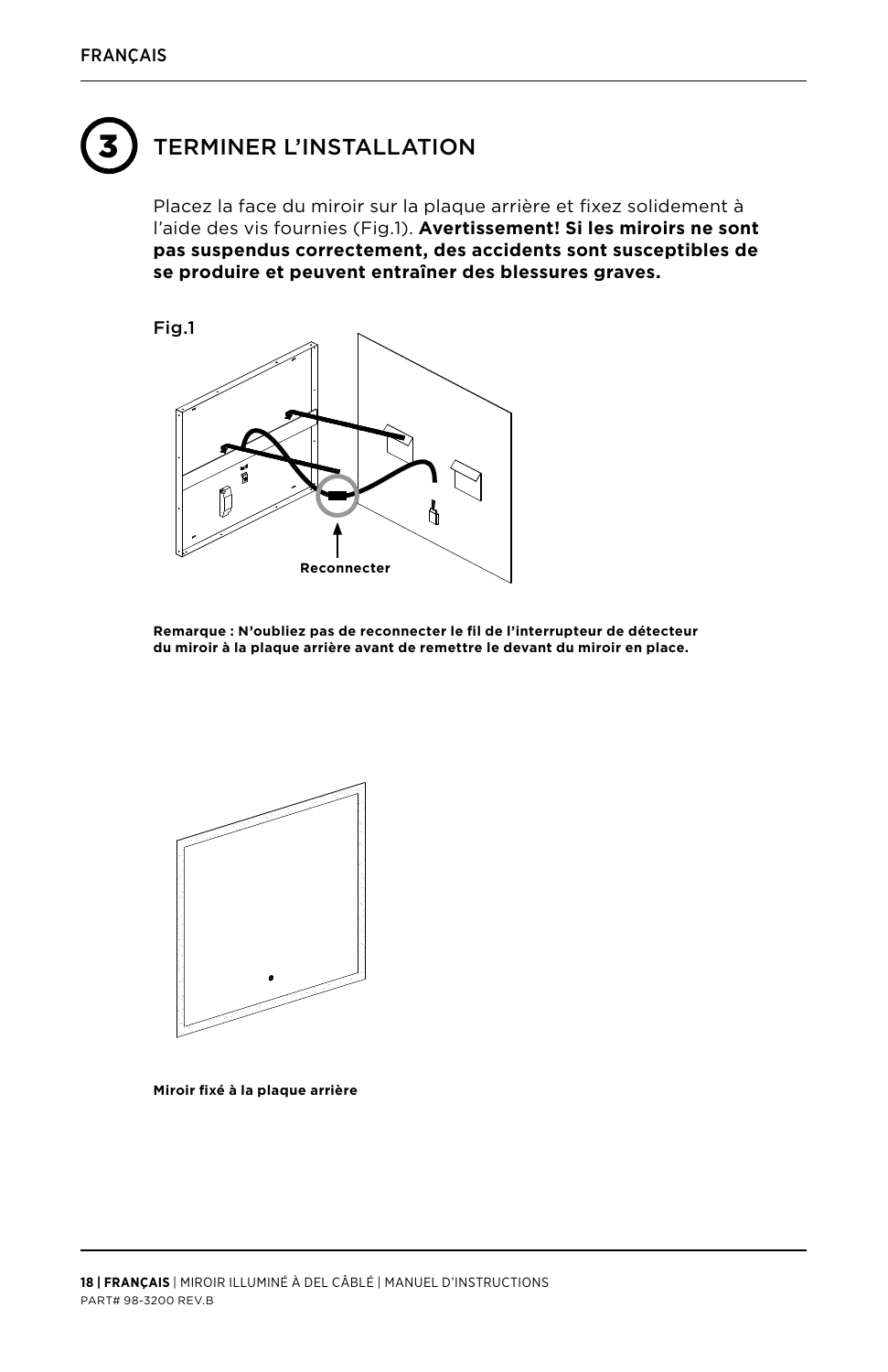#### POUR CONNECTER VOTRE APPAREIL AU MIROIR DOTÉ DE BLUETOOTH®\* 4

\*Disponible uniquement avec le modèle Melody 200156, Symphony 200157

### **Avant de commencer :**

Assurez-vous que le miroir illuminé est alimenté.

### **Étape 1**

Mettez votre appareil en marche et assurez-vous que tous les interrupteurs Bluetooth®/sans fil sont en position « on (marche) ». Sur votre appareil, déclenchez toute option qui vous permette de rechercher les appareils Bluetooth® (se trouve souvent dans les paramètres Bluetooth® ou dans une application Bluetooth®).

### **Étape 2**

Tenez le bouton Bluetooth® appuyé devant le miroir (modèle 200156 Melody ou 200157 Symphony uniquement) pendant 5 secondes ou jusqu'à ce que vous entendiez le carillon. Ceci entamera le processus de jumelage.

### **Étape 3**

Si votre tentative est réussie, vous verrez le modèle de miroir Bluetooth® « Symphony ou Melody » indiqué sur votre appareil. Cliquez sur le modèle de miroir indiqué. Il se peut qu'on vous demande de confirmer le jumelage en saisissant ou vérifiant un code; faites-le. Vos appareils activés Bluetooth® devraient alors être jumelés.

# 5

# SOIN ET ENTRETIEN

- Le nettoyant le meilleur et le plus sûr pour les miroirs est l'eau propre chaude utilisée avec un linge doux.Prenez soin de ne pas laisser les bords du miroir mouillés pendant une longe période.
- Si vous utilisez un nettoyant commercial pour verre ou miroir, veillez à utiliser une marque standard de nettoyant pour verre ou miroir qui ne contienne aucun ammoniac ou vinaigre.

Ne vaporisez jamais un nettoyant directement sur le miroir. Appliquez plutôt le nettoyant sur un linge doux,puis essuyez le miroir.

- Servez-vous toujours de linges doux sans grains lorsque vous nettoyez un miroir pour réduire les risques d'éraflure de la surface.
- Veillez à sécher tous les joints et bords complètement pour vous assurer qu'aucun nettoyant commercial n'entre en contact avec les bords et l'endos.